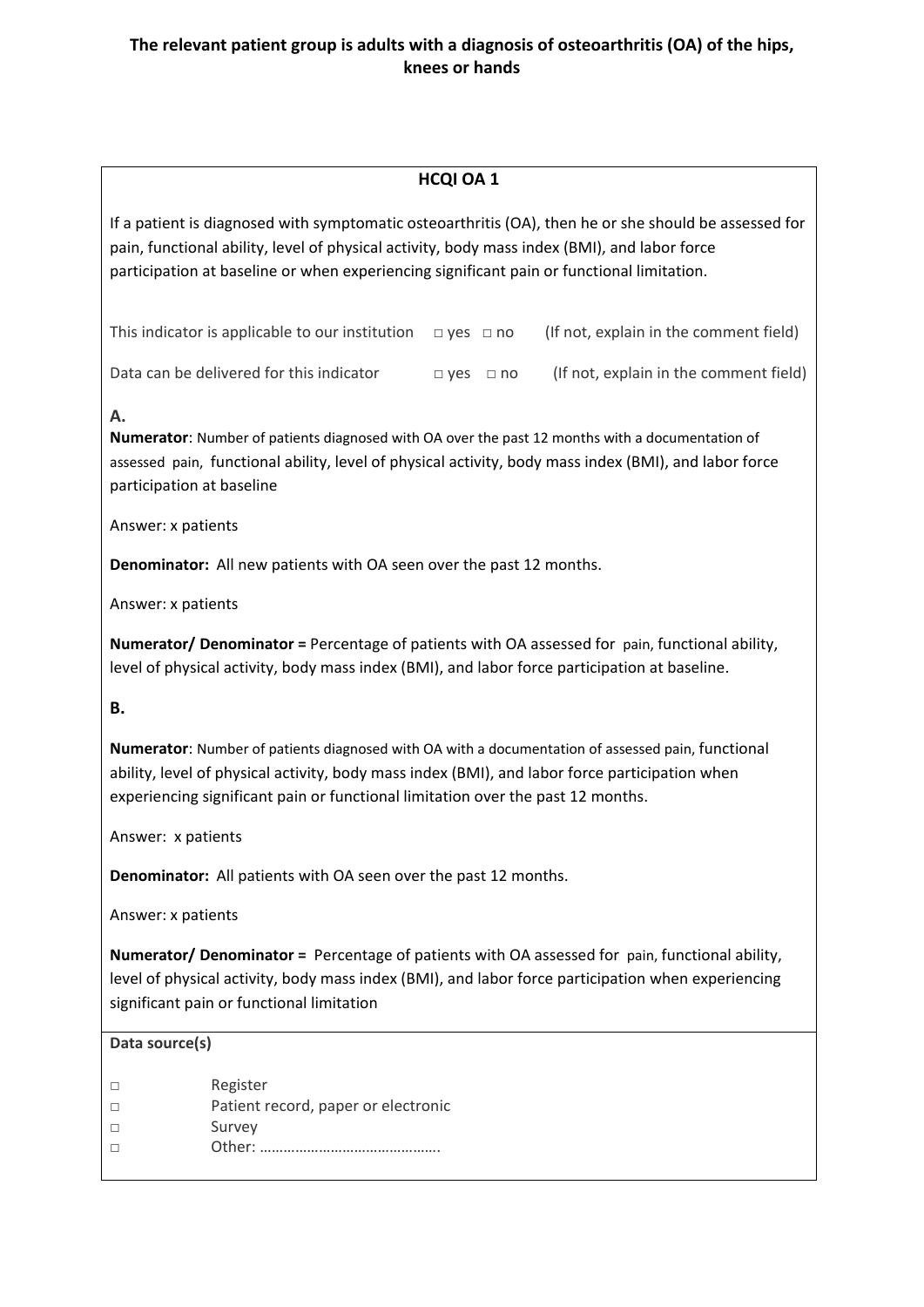### **How were the figures and values provided in this survey retrieved?**

- □ Selection
- □ Random
- □ By proper calculation
- □ By estimated values

**Comments:**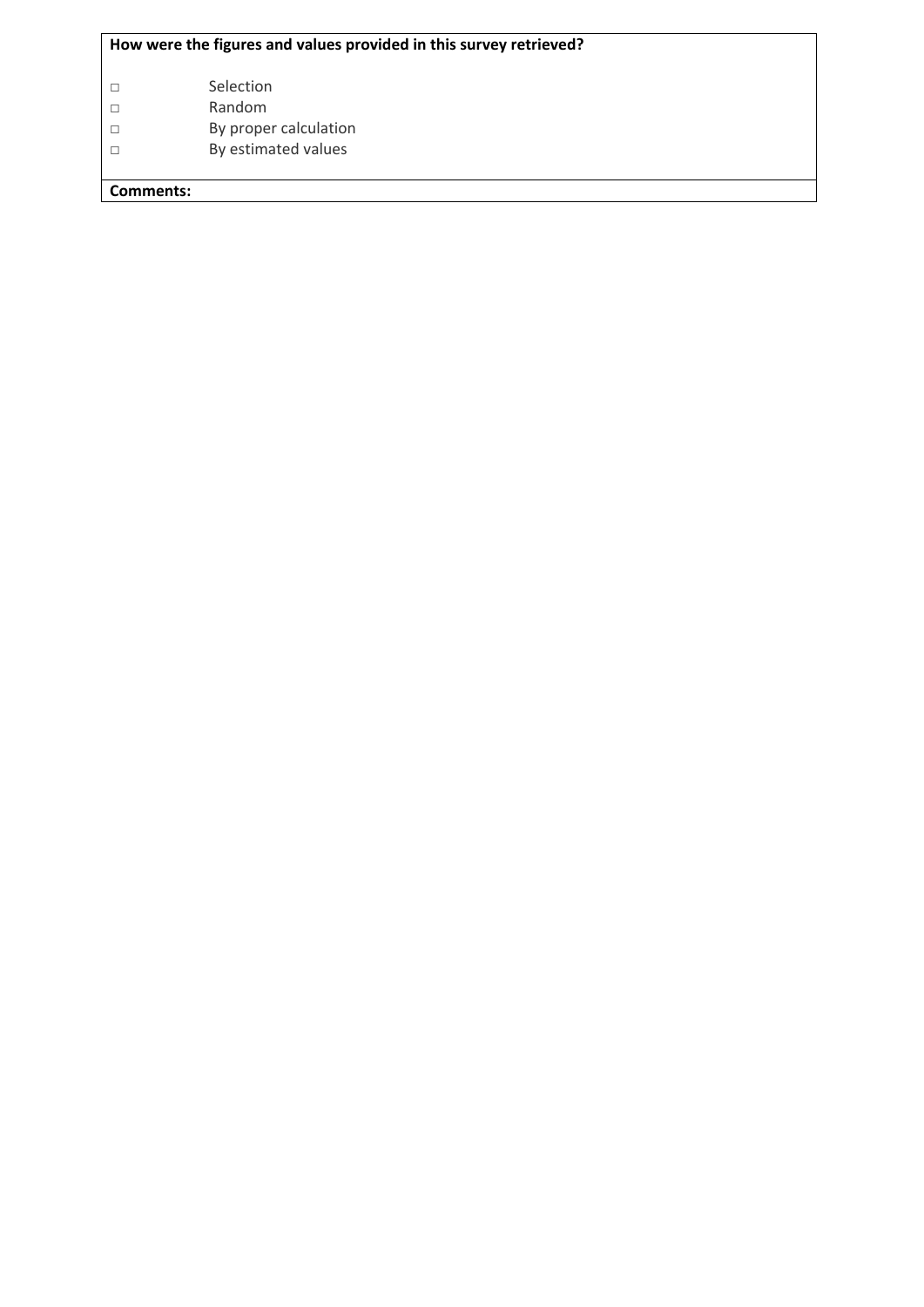| <b>HCQI OA 2</b>                                                                                                                                                            |  |  |  |
|-----------------------------------------------------------------------------------------------------------------------------------------------------------------------------|--|--|--|
| If a patient with symptomatic OA is prescribed NSAID or aspirin then GI bleeding risk, CVD risks, and<br>renal risks should be assessed                                     |  |  |  |
| (If not, explain in the comment field)<br>This indicator is applicable to our institution $\Box$ yes $\Box$ no                                                              |  |  |  |
| Data can be delivered for this indicator<br>(If not, explain in the comment field)<br>$\Box$ yes $\Box$ no                                                                  |  |  |  |
| Numerator: Number of patients with OA with NSAID or aspirin prescribed in whom GI bleeding risks,<br>CVD risks, and renal risks is assessed over the past 12 months.        |  |  |  |
| Answer: x patients                                                                                                                                                          |  |  |  |
| <b>Denominator:</b> All patients with OA and NSAID or aspirin prescribed over the past 12 months.                                                                           |  |  |  |
| Answer: x patients                                                                                                                                                          |  |  |  |
| Numerator/Denominator =<br>Percentage of patients with OA and NSAID or aspirin prescribed with a documented assessment for<br>GI bleeding risk, CVD risks, and renal risks. |  |  |  |
| Data source(s)                                                                                                                                                              |  |  |  |
| Register<br>$\Box$<br>Patient record, paper or electronic<br>□<br>Survey<br>□<br>$\Box$                                                                                     |  |  |  |
| How were the figures and values provided in this survey retrieved?                                                                                                          |  |  |  |
| Selection<br>$\Box$<br>Random<br>□<br>By proper calculation<br>$\Box$<br>By estimated values<br>□<br><b>Comments:</b>                                                       |  |  |  |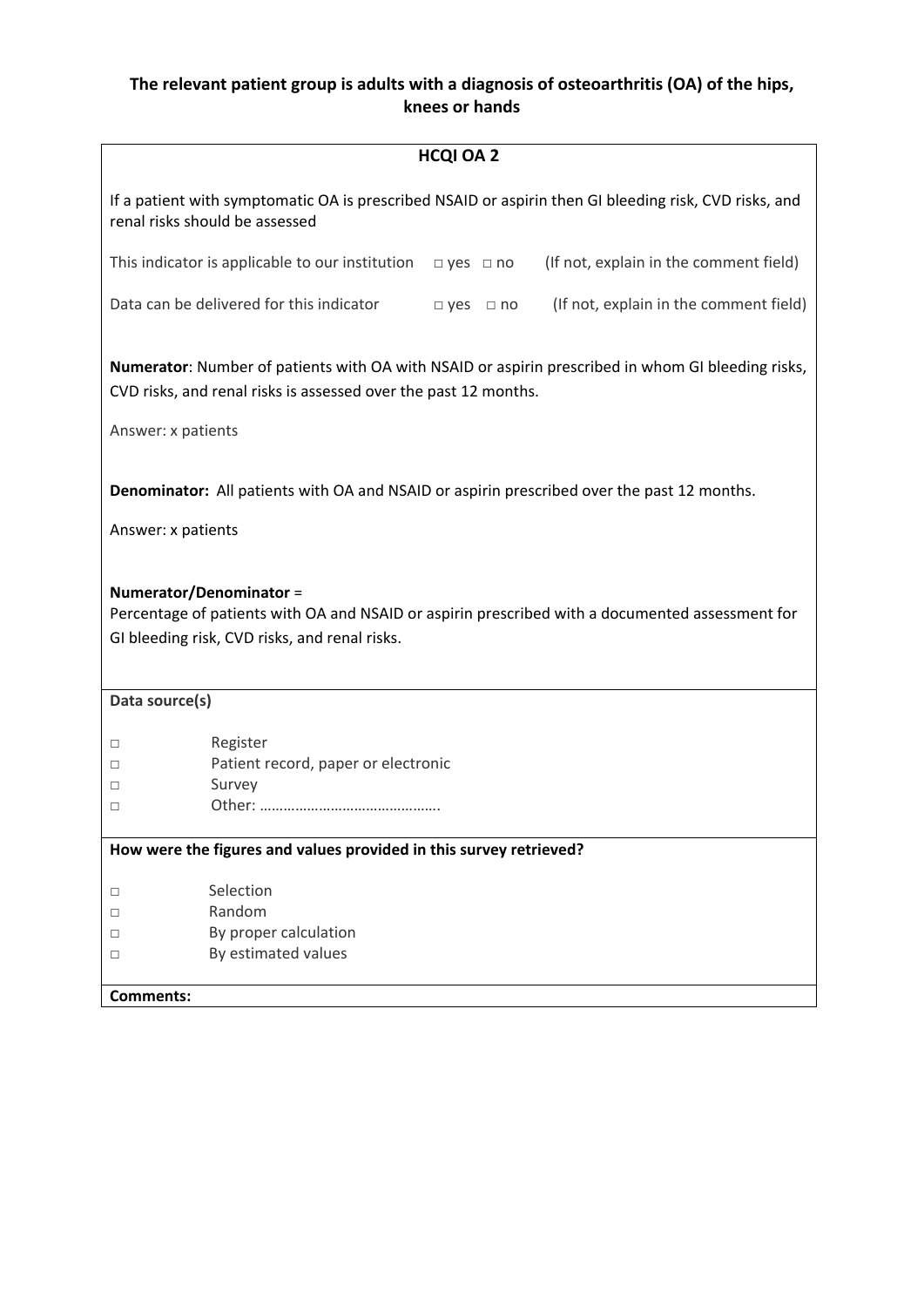|                                                                                                                                                                                                              |                                                                                                                                                                                            | <b>HCQI OA 3</b>     |  |                                        |
|--------------------------------------------------------------------------------------------------------------------------------------------------------------------------------------------------------------|--------------------------------------------------------------------------------------------------------------------------------------------------------------------------------------------|----------------------|--|----------------------------------------|
|                                                                                                                                                                                                              | If a patient with OA is overweight (as defined by a BMI $\geq$ 27), then he or she should receive<br>information on weight management and offered referral to a weight management program. |                      |  |                                        |
|                                                                                                                                                                                                              | This indicator is applicable to our institution                                                                                                                                            | $\Box$ yes $\Box$ no |  | (If not, explain in the comment field) |
|                                                                                                                                                                                                              | Data can be delivered for this indicator                                                                                                                                                   | $\Box$ yes $\Box$ no |  | (If not, explain in the comment field) |
| Numerator: Patients with OA and a BMI>27 with a documented information and/or referral to a<br>weight management program over the past 12 months.<br>Answer: x patients                                      |                                                                                                                                                                                            |                      |  |                                        |
|                                                                                                                                                                                                              | <b>Denominator:</b> All patients with OA and a BMI > 27 seen over the past 12 months.                                                                                                      |                      |  |                                        |
| Answer: x patients                                                                                                                                                                                           |                                                                                                                                                                                            |                      |  |                                        |
| Numerator/Denominator =<br>Percentage of patients with OA and a BMI>27 with a documentation that weight management<br>information or referral to a weight management program has been offered at least once. |                                                                                                                                                                                            |                      |  |                                        |
| Data source(s)                                                                                                                                                                                               |                                                                                                                                                                                            |                      |  |                                        |
| □<br>п<br>□<br>П                                                                                                                                                                                             | Register<br>Patient record, paper or electronic<br>Survey                                                                                                                                  |                      |  |                                        |
|                                                                                                                                                                                                              | How were the figures and values provided in this survey retrieved?                                                                                                                         |                      |  |                                        |
|                                                                                                                                                                                                              |                                                                                                                                                                                            |                      |  |                                        |
| $\Box$                                                                                                                                                                                                       | Selection                                                                                                                                                                                  |                      |  |                                        |
| □                                                                                                                                                                                                            | Random                                                                                                                                                                                     |                      |  |                                        |
| □                                                                                                                                                                                                            | By proper calculation                                                                                                                                                                      |                      |  |                                        |
| $\Box$                                                                                                                                                                                                       | By estimated values                                                                                                                                                                        |                      |  |                                        |
| <b>Comments:</b>                                                                                                                                                                                             |                                                                                                                                                                                            |                      |  |                                        |
|                                                                                                                                                                                                              |                                                                                                                                                                                            |                      |  |                                        |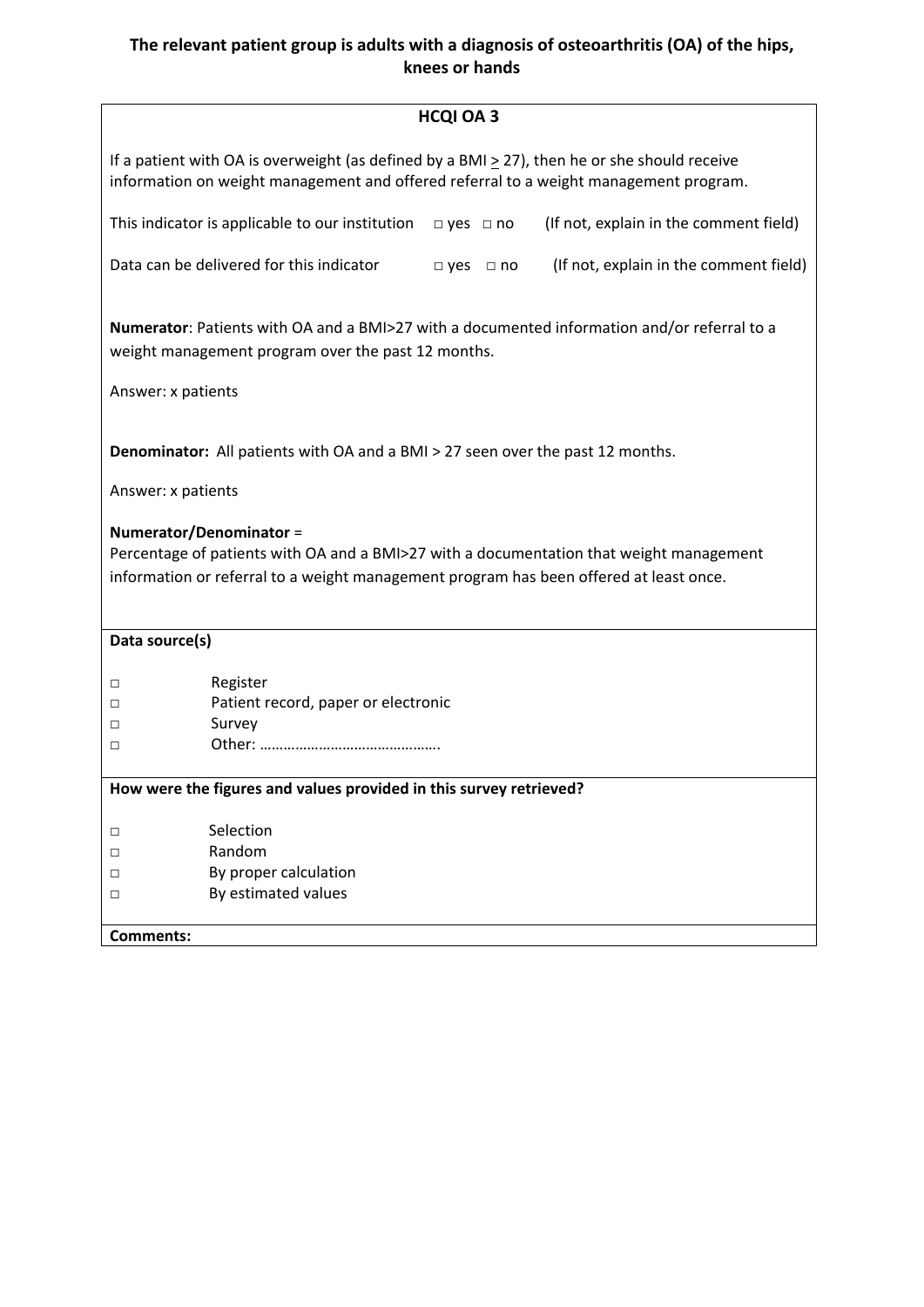# **HCQI OA 4**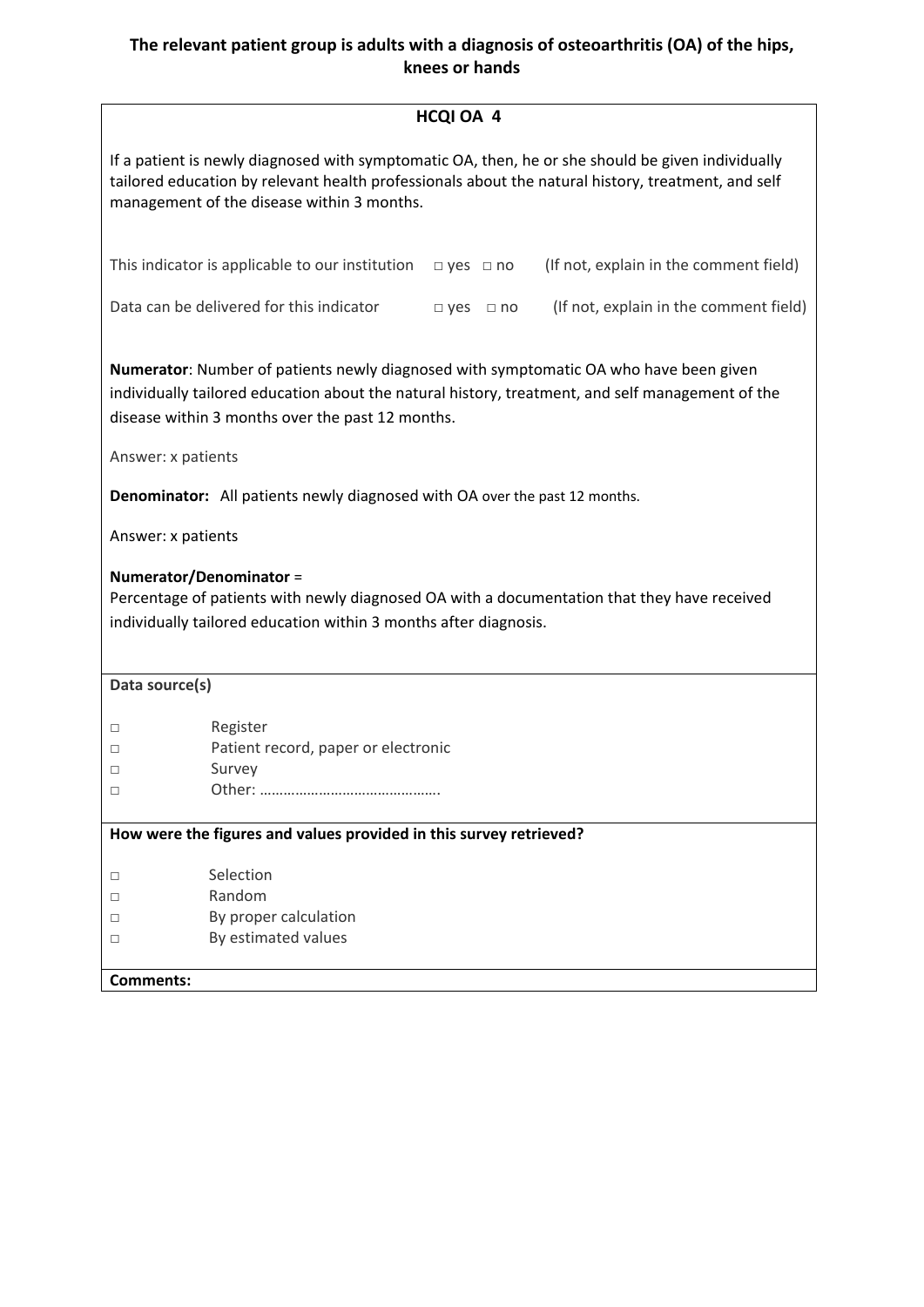|                    | <b>HCQI OA 5</b>                                                                                                                                                                                                                                                                                      |
|--------------------|-------------------------------------------------------------------------------------------------------------------------------------------------------------------------------------------------------------------------------------------------------------------------------------------------------|
|                    | If a patient is diagnosed with symptomatic OA then a referral to a relevant health professional for<br>instruction in an individualized exercise program including advice for physical activity, range of<br>motion-, muscle strengthening- and aerobic exercises should be provided within 3 months. |
|                    | This indicator is applicable to our institution<br>(If not, explain in the comment field)<br>$\Box$ yes $\Box$ no                                                                                                                                                                                     |
|                    | Data can be delivered for this indicator<br>(If not, explain in the comment field)<br>$\Box$ yes $\Box$ no                                                                                                                                                                                            |
|                    | Numerator: Number of patients newly diagnosed with symptomatic OA with referral to a relevant<br>health professional for exercise within 3 months over the past 12 months                                                                                                                             |
| Answer: x patients |                                                                                                                                                                                                                                                                                                       |
|                    | <b>Denominator:</b> All patients newly diagnosed with OA over the past 12 months.                                                                                                                                                                                                                     |
| Answer: x patients |                                                                                                                                                                                                                                                                                                       |
|                    | Numerator/Denominator =<br>Percentage of patients with newly diagnosed OA with a documented referral to a relevant health                                                                                                                                                                             |
|                    | professional for an individual exercise program within 3 months after diagnosis.                                                                                                                                                                                                                      |
| Data source(s)     |                                                                                                                                                                                                                                                                                                       |
|                    |                                                                                                                                                                                                                                                                                                       |
| □                  | Register                                                                                                                                                                                                                                                                                              |
| □                  | Patient record, paper or electronic                                                                                                                                                                                                                                                                   |
| $\Box$             | Survey                                                                                                                                                                                                                                                                                                |
| □                  |                                                                                                                                                                                                                                                                                                       |
|                    | How were the figures and values provided in this survey retrieved?                                                                                                                                                                                                                                    |
|                    |                                                                                                                                                                                                                                                                                                       |
| $\Box$             | Selection                                                                                                                                                                                                                                                                                             |
| □                  | Random                                                                                                                                                                                                                                                                                                |
| $\Box$             | By proper calculation                                                                                                                                                                                                                                                                                 |
| $\Box$             | By estimated values                                                                                                                                                                                                                                                                                   |
| <b>Comments:</b>   |                                                                                                                                                                                                                                                                                                       |
|                    |                                                                                                                                                                                                                                                                                                       |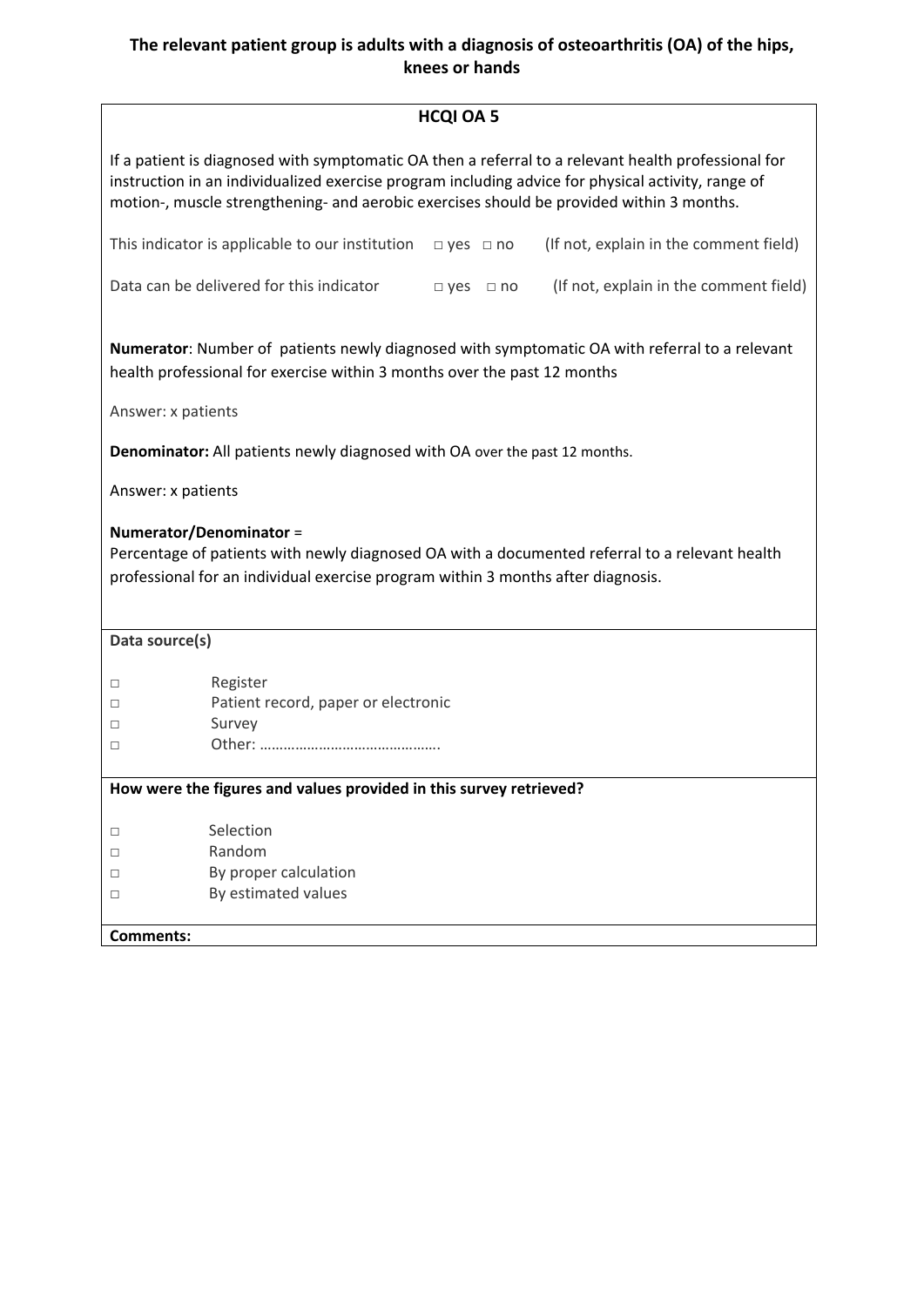| <b>HCQI OA 6</b> |  |
|------------------|--|
|------------------|--|

If a patient with a diagnosis of symptomatic OA reports difficulties in ambulatory and/or non ambulatory activities of daily living the need for assistive devices, orthoses, and environmental adaptations should be assessed and addressed.

| This indicator is applicable to our institution $\Box$ yes $\Box$ no |                      | (If not, explain in the comment field) |
|----------------------------------------------------------------------|----------------------|----------------------------------------|
| Data can be delivered for this indicator                             | $\Box$ ves $\Box$ no | (If not, explain in the comment field) |

**Numerator**: Number of patients with OA and reported difficulties in ambulatory/non ambulatory activities of daily living with documentation that the need of devices/orthoses/adaptions has been assessed and addressed over the past 12 months.

Answer: x patients

**Denominator:** All patients with OA who have reported difficulties in ambulatory/non ambulatory activities of daily living over the past 12 months.

Answer: x patients

#### **Numerator/Denominator** =

Percentage of patients with OA and reported difficulties in ambulatory and/or non ambulatory activities of daily living with documentation that the need of devices/orthoses/adaptations has been assessed and addressed.

#### **Data source(s)**

- □ Register
- □ Patient record, paper or electronic
- □ Survey
- □ **Other: ……………………………………**

#### **How were the figures and values provided in this survey retrieved?**

- □ Selection
- □ Random
- □ By proper calculation
- □ By estimated values

### **Comments:**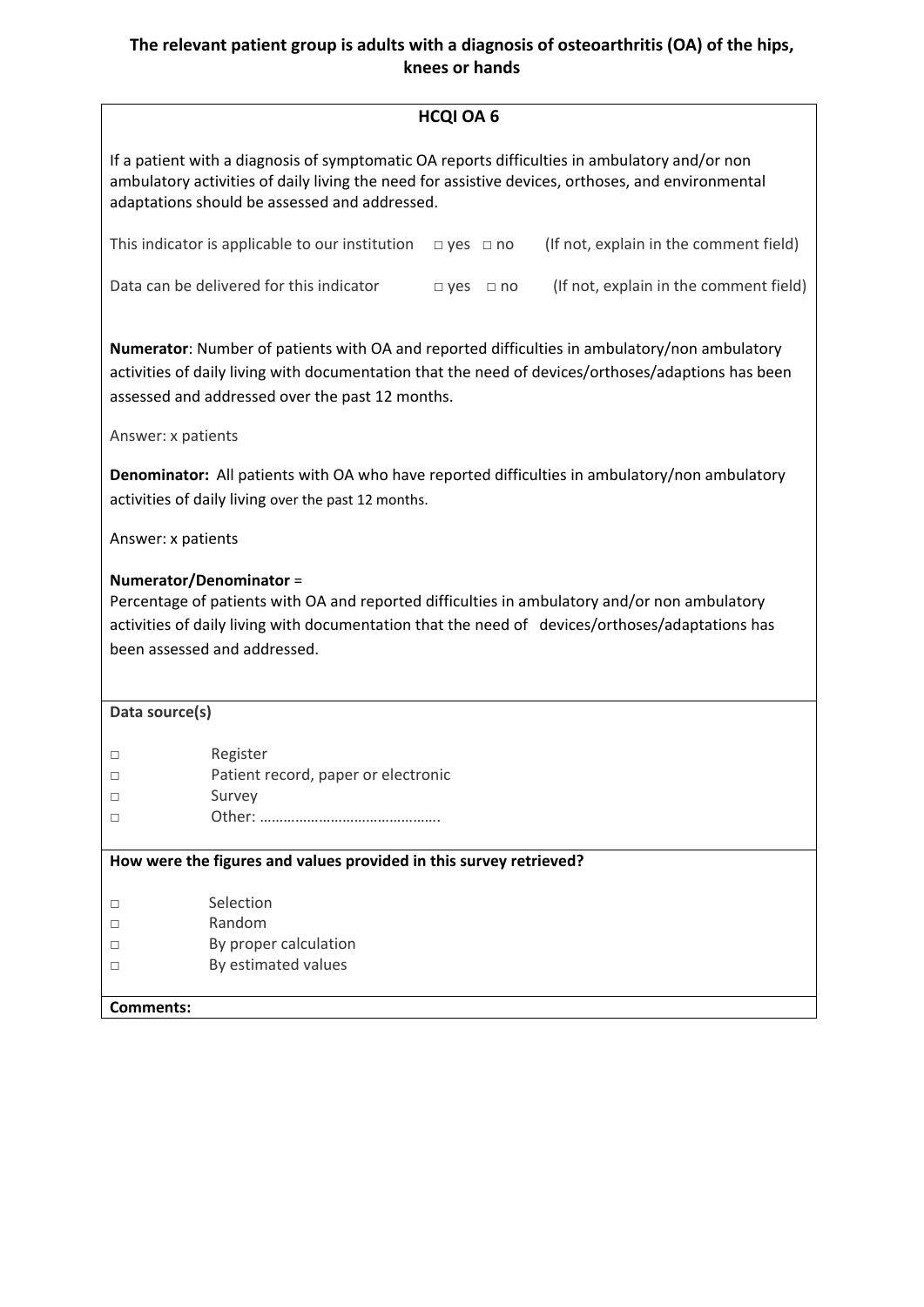### **(Structure indicator)**

#### **HCQI OA 7**

All professionals managing patients with OA at a primary health care centre should have continuous access to education on important preventive and therapeutic strategies in the management of OA.

This indicator is applicable to our institution

 $\Box$  yes  $\Box$  no (If not, explain in the comment field)

Do all professionals managing patients with OA in your clinic have continuous access to education on important preventive and therapeutic strategies in the management of OA?

 $\Box$  yes  $\Box$  no (If not, explain in the comment field)

**Comments:**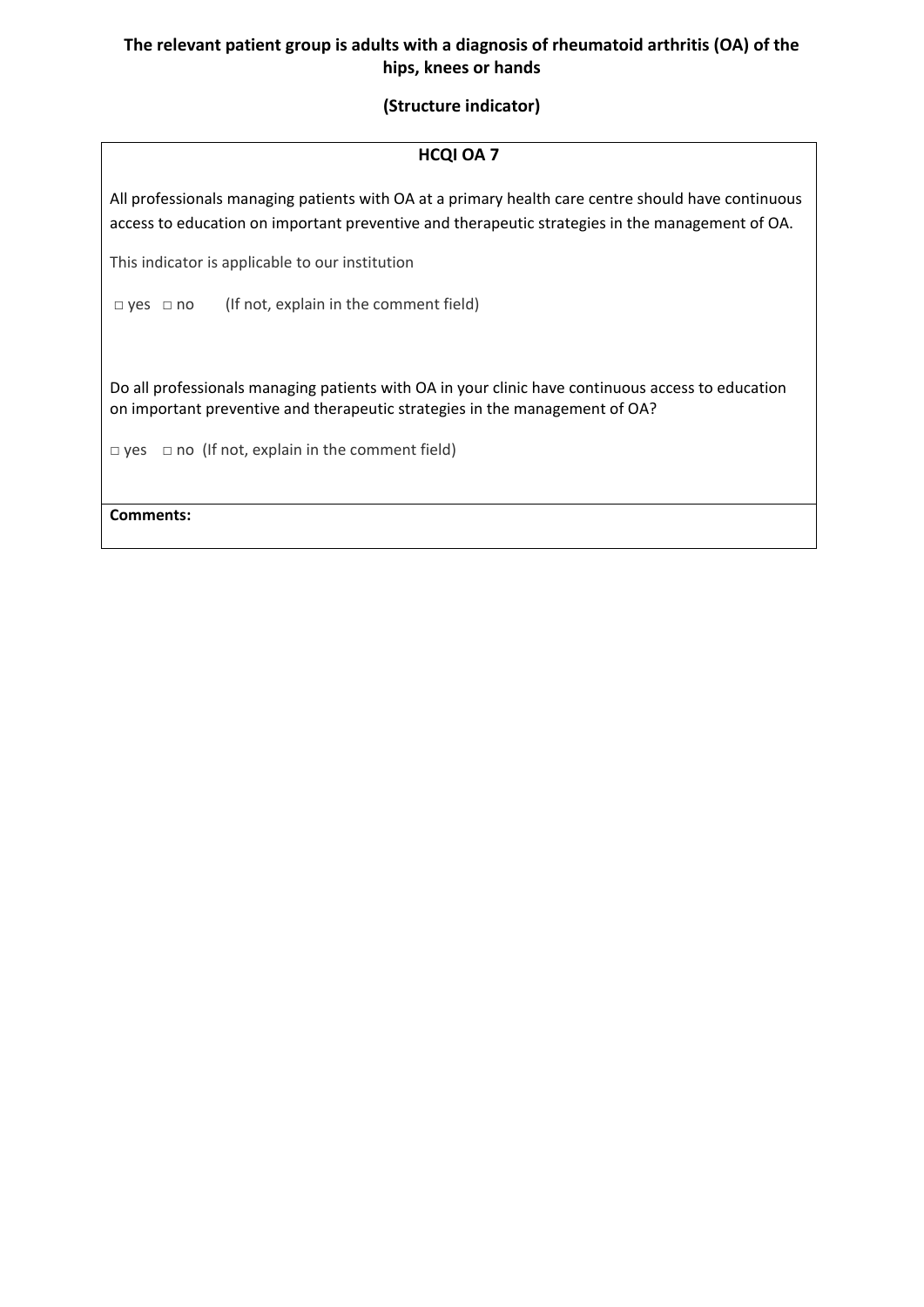| If a patient has a diagnosis of symptomatic OA and has failed to respond to pharmacological and<br>non pharmacological therapy then the patient should be referred to an orthopedic surgeon when                                           |  |  |  |  |
|--------------------------------------------------------------------------------------------------------------------------------------------------------------------------------------------------------------------------------------------|--|--|--|--|
| relevant.                                                                                                                                                                                                                                  |  |  |  |  |
| This indicator is applicable to our institution<br>(If not, explain in the comment field)<br>$\Box$ yes $\Box$ no                                                                                                                          |  |  |  |  |
| Data can be delivered for this indicator<br>(If not, explain in the comment field)<br>$\Box$ yes $\Box$ no                                                                                                                                 |  |  |  |  |
| Numerator: Number of patients with OA who have been referred to an orthopaedic surgeon when<br>there is no response to pharmacological and non pharmacological therapy and when relevant over<br>the past 12 months.<br>Answer: x patients |  |  |  |  |
| Denominator: All patients with OA who have not responded to pharmacological and non<br>pharmacological therapy and with relevance for a referral to an orthopedic surgeon over the past 12<br>months                                       |  |  |  |  |
| Answer: x patients                                                                                                                                                                                                                         |  |  |  |  |
| Numerator/Denominator =                                                                                                                                                                                                                    |  |  |  |  |
| Percentage of patients with no effect of pharmacological and non pharmacological therapy with<br>documentation that they have been referred to an orthopaedic surgeon when relevant.                                                       |  |  |  |  |
| Data source(s)                                                                                                                                                                                                                             |  |  |  |  |
| Register<br>□<br>Patient record, paper or electronic<br>Survey<br>$\Box$<br>□                                                                                                                                                              |  |  |  |  |
| How were the figures and values provided in this survey retrieved?                                                                                                                                                                         |  |  |  |  |
| Selection<br>□<br>Random<br>□<br>By proper calculation<br>□<br>By estimated values<br>□<br><b>Comments:</b>                                                                                                                                |  |  |  |  |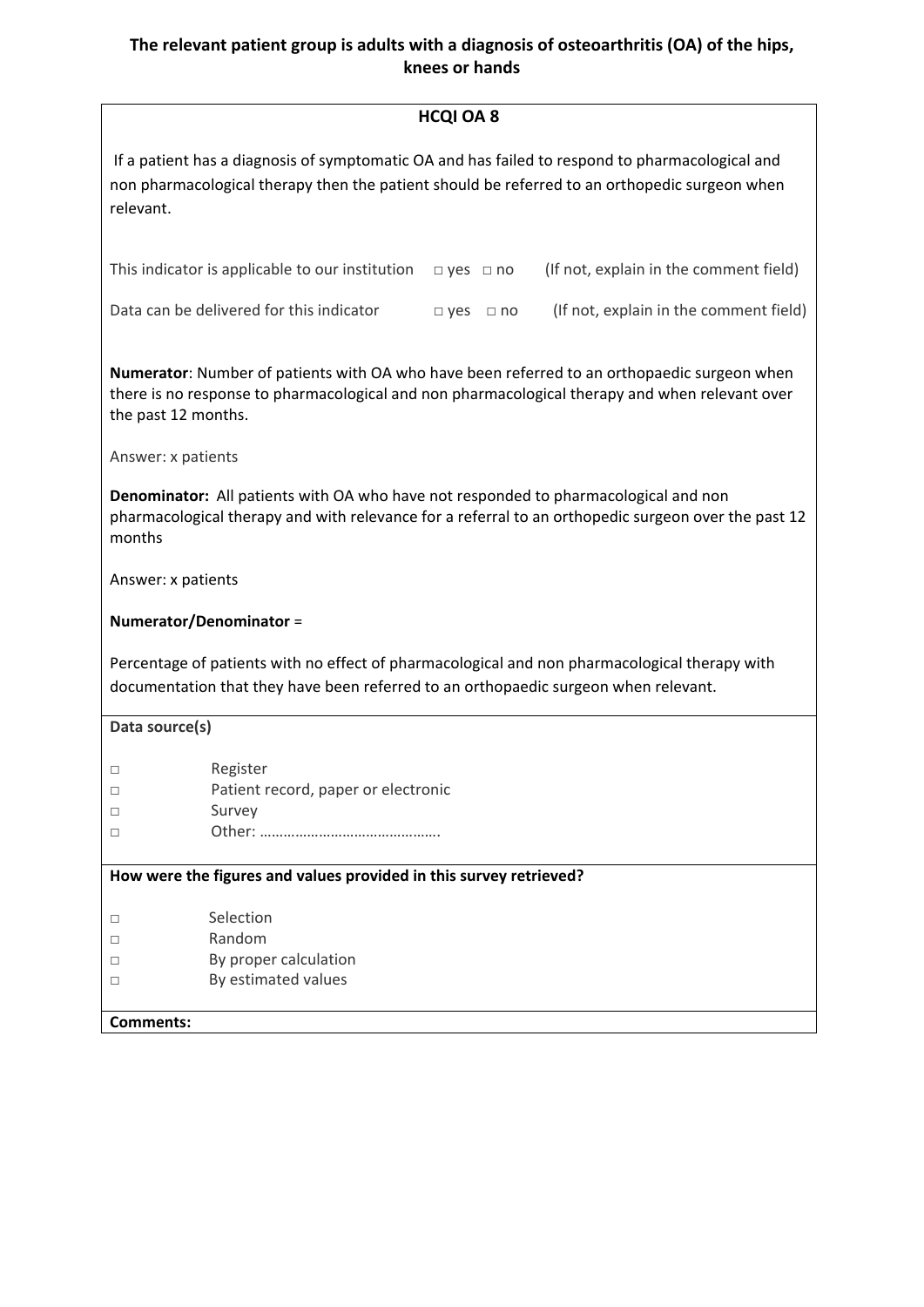# **(Structure indicator)**

|                    |                                                                                                                                                                                                                                                                  | <b>HCQI OA 9</b>     |  |                                                                                                    |
|--------------------|------------------------------------------------------------------------------------------------------------------------------------------------------------------------------------------------------------------------------------------------------------------|----------------------|--|----------------------------------------------------------------------------------------------------|
|                    | time from first referral should not exceed three months                                                                                                                                                                                                          |                      |  | If a patient is diagnosed with OA and has been referred to an orthopedic surgeon, then the waiting |
|                    | This indicator is applicable to our institution                                                                                                                                                                                                                  | $\Box$ yes $\Box$ no |  | (If not, explain in the comment field)                                                             |
|                    | Data can be delivered for this indicator                                                                                                                                                                                                                         | $\Box$ yes $\Box$ no |  | (If not, explain in the comment field)                                                             |
| Answer: x patients | with a documented visit within three months<br>Denominator: All patients with OA referred to orthopedic surgeon over the past 12 months<br>Numerator/Denominator =<br>Percentage of patients referred to an orthopedic surgeon with a visit within three months. |                      |  | Numerator: Number of patients with OA referred to an orthopedic surgeon over the past 12 months    |
|                    |                                                                                                                                                                                                                                                                  |                      |  |                                                                                                    |
| Data source(s)     |                                                                                                                                                                                                                                                                  |                      |  |                                                                                                    |
| □                  | Register                                                                                                                                                                                                                                                         |                      |  |                                                                                                    |
| □                  | Patient record, paper or electronic                                                                                                                                                                                                                              |                      |  |                                                                                                    |
| □                  | Survey                                                                                                                                                                                                                                                           |                      |  |                                                                                                    |
| □                  |                                                                                                                                                                                                                                                                  |                      |  |                                                                                                    |
|                    | How were the figures and values provided in this survey retrieved?                                                                                                                                                                                               |                      |  |                                                                                                    |
|                    |                                                                                                                                                                                                                                                                  |                      |  |                                                                                                    |
| □                  | Selection<br>Random                                                                                                                                                                                                                                              |                      |  |                                                                                                    |
| □<br>□             | By proper calculation                                                                                                                                                                                                                                            |                      |  |                                                                                                    |
| $\Box$             | By estimated values                                                                                                                                                                                                                                              |                      |  |                                                                                                    |
|                    |                                                                                                                                                                                                                                                                  |                      |  |                                                                                                    |
| <b>Comments:</b>   |                                                                                                                                                                                                                                                                  |                      |  |                                                                                                    |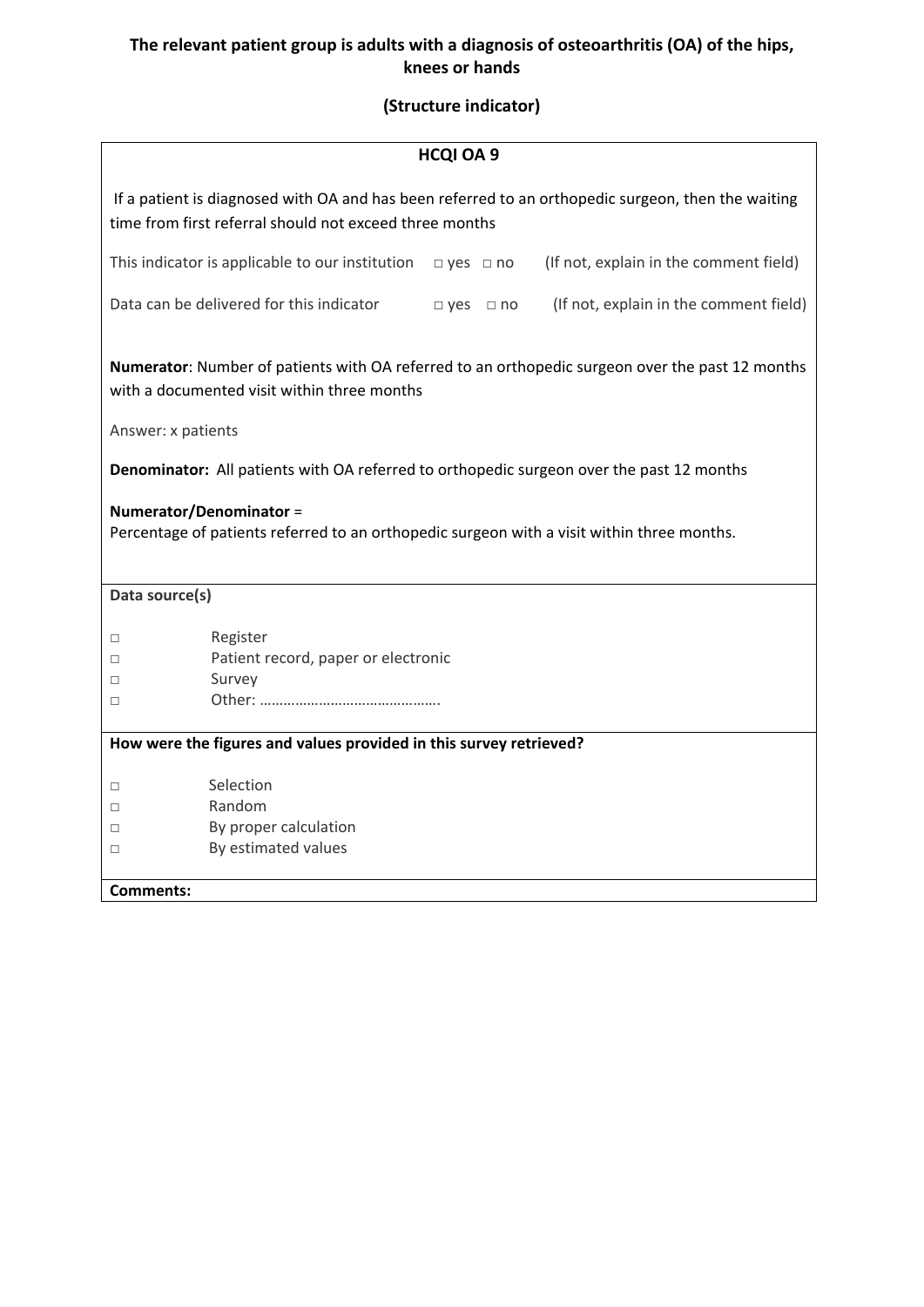#### **HCQI OA 10**

| If a patient is diagnosed with symptomatic OA and has functional limitation then an improvement of |
|----------------------------------------------------------------------------------------------------|
| his/her functional ability by 20% on a patient reported outcome measure should be reached within   |
| three months after initiation/change of pharmacological/non pharmacological treatment.             |
| (Measured by visit or telephone contact or letter)                                                 |

| This indicator is applicable to our institution $\Box$ yes $\Box$ no |                      | (If not, explain in the comment field) |
|----------------------------------------------------------------------|----------------------|----------------------------------------|
| Data can be delivered for this indicator                             | $\Box$ ves $\Box$ no | (If not, explain in the comment field) |

**Numerator**: Number of patients with OA and limited functional ability with a reported improvement of 20% within three months after initiation/change of pharmacological/non pharmacological treatment over the past 12 months.

Answer: x patients

**Denominator:** All patients with OA and functional limitation and initiation/change of pharmacological/ non pharmacological treatment over the past 12 months.

Answer: x patients

#### **Numerator/Denominator** =

Percentage of patients with OA and functional limitation with a documented improved functional ability by 20% three months after initiation of pharmacological/ non pharmacological treatment.

| Datasource(s)    |                                                                    |
|------------------|--------------------------------------------------------------------|
| □                | Register                                                           |
|                  | Patient record, paper or electronic                                |
|                  | Survey                                                             |
|                  |                                                                    |
|                  |                                                                    |
|                  | How were the figures and values provided in this survey retrieved? |
|                  |                                                                    |
|                  | Selection                                                          |
|                  | Random                                                             |
| □                | By proper calculation                                              |
|                  | By estimated values                                                |
|                  |                                                                    |
| <b>Comments:</b> |                                                                    |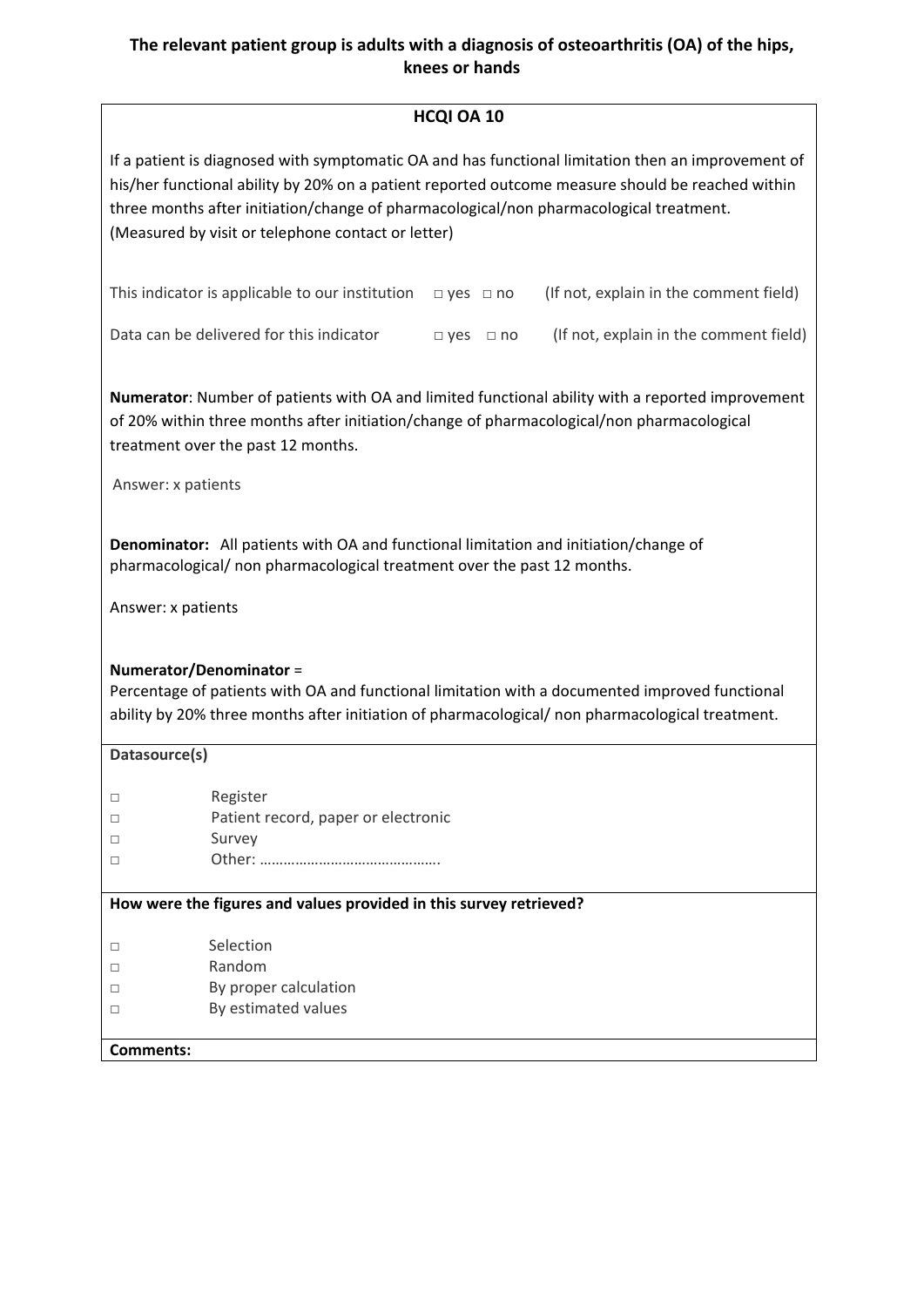## **HCQI OA 11**

| HCQI OA 11                                                                                                                                                                                                                               |
|------------------------------------------------------------------------------------------------------------------------------------------------------------------------------------------------------------------------------------------|
| If a patient is diagnosed with symptomatic OA then his/her pain level should be reduced by 20% on<br>a patient reported outcome measure within three months after initiation/change of<br>pharmacological/non pharmacological treatment. |
| (If not, explain in the comment field)<br>This indicator is applicable to our institution<br>$\Box$ yes $\Box$ no                                                                                                                        |
| Data can be delivered for this indicator<br>(If not, explain in the comment field)<br>$\Box$ yes $\Box$ no                                                                                                                               |
| Numerator: Number of patients with OA with a documented pain level reduction by 20% within<br>three months after initiation/change of pharmacological/ non pharmacological treatment over the<br>past 12 months.<br>Answer: x patients   |
| Denominator: All patients with OA and initiation/change of pharmacological/ non pharmacological<br>treatment over the past 12 months.                                                                                                    |
| Answer: x patients                                                                                                                                                                                                                       |
| Numerator/Denominator =<br>Percentage of patients with OA who have documented a pain level reduction by 20% three months<br>after initiation/change of pharmacological treatment.                                                        |

| Data source(s)                                                     |                                     |  |  |  |
|--------------------------------------------------------------------|-------------------------------------|--|--|--|
|                                                                    |                                     |  |  |  |
| $\Box$                                                             | Register                            |  |  |  |
| П                                                                  | Patient record, paper or electronic |  |  |  |
| $\Box$                                                             | Survey                              |  |  |  |
| П                                                                  |                                     |  |  |  |
|                                                                    |                                     |  |  |  |
| How were the figures and values provided in this survey retrieved? |                                     |  |  |  |
|                                                                    |                                     |  |  |  |
| $\Box$                                                             | Selection                           |  |  |  |
| $\Box$                                                             | Random                              |  |  |  |
| $\Box$                                                             | By proper calculation               |  |  |  |
| П                                                                  | By estimated values                 |  |  |  |
|                                                                    |                                     |  |  |  |
| Comments:                                                          |                                     |  |  |  |